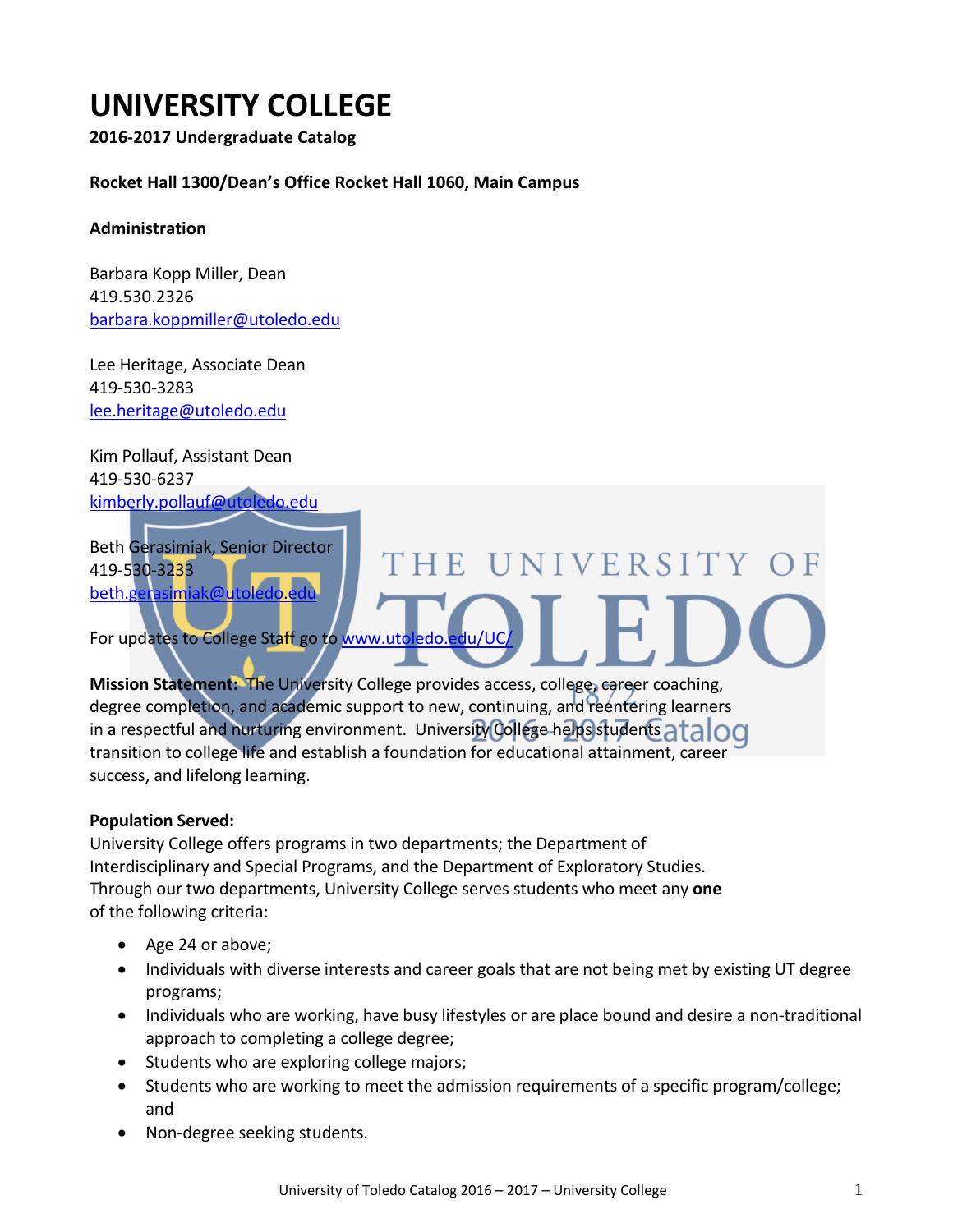# **Department of Student Services**

**Dale Pelz, Jr. Director** 419.530.3130 [dale.pelz@utoledo.edu](mailto:dale.pelz@utoledo.edu)

The Department of Student Services provides services and support in a respectful and nurturing environment, offering evening hours to better accommodate busy schedules. Our staff is committed to assisting students in the transition to college life and serving as advocates during their college journey while establishing a foundation for successful learning and career development. Our Academic Advisers provide the following services:

- Career and Major Exploration;
- Assistance with course scheduling;
- Campus and community resources and referrals; and
- Supportive and caring staff to help navigate campus resources and services:
	- Blackboard;
	- Enrollment assistance;
	- Library support; and
	- MyUT portal

## **Program 60**

VERSI Program 60 provides educational experiences at reduced rates to individuals 60 years of age or older who have resided in Ohio for at least the last 12 consecutive months. Enrollment is limited to space availability which is determined on the last day of the regular registration period. Students must meet all course prerequisites to enroll.

The University of Toledo provides tuition scholarships for older adults enrolled in Program 60 who wish to audit college courses. Program 60 participants do not receive college credit through enrollment of the program. Students must apply for admission 9 and register for audit courses through University College. All Program 60 participants are responsible for any additional fees such as the cost of textbooks, general fees, lab fees, technology fees, faculty fees, special service fees, online course fees, library, parking, and other fees.

Program 60 students are not eligible to enroll in an independent study course, studio art courses, private music lessons or other similar courses where a course or section number is required to be created.

The University of Toledo is governed by the Ohio Revised Code in administering this program. Ohio Revised Code may be viewed at [http://codes.ohio.gov/orc/3345.27.](http://codes.ohio.gov/orc/3345.27)

Individuals 60 years of age or older who wish to earn a college degree or credit for UT courses must apply for admission and pay current tuition and fees as a general UT student.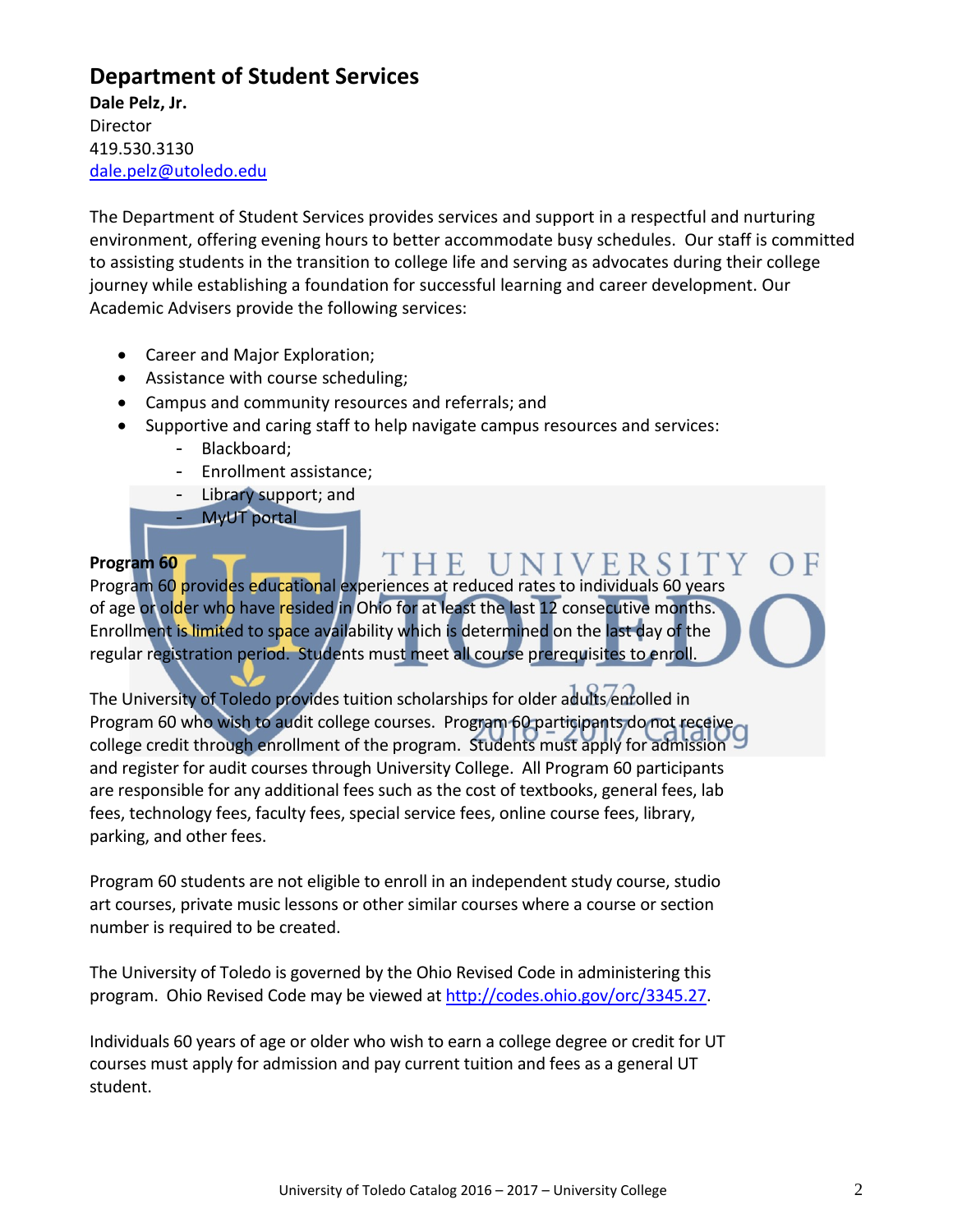## **Military and Veteran Services**

The Military Service Center assists former and active duty military students and their spouses and dependents with accessing military benefits. The Military Service Center helps students with the application and certification process so that they may receive their educational benefits toward tuition and fees. The Military Service Center also assists students with obtaining military transcripts and posting credit, student support services, and community resource referrals.

The University of Toledo is compliant with legislative requirements of [House Bill 488](https://www.ohiohighered.org/valuing_ohio_veterans/toolkit/policies/ohio-revised-code) through the Ohio Revised Code and adheres to UT policy# 3364-71-18, veteran and service members' support and assistance policy.

#### **Prior Learning Assessment (PLA) Program**

Prior Learning Assessment is based on the concept that college-level learning can be achieved outside of the classroom. Prior learning credit is coordinated through the University's prior learning assessment program which adheres and maintains best practices in assessing prior learning as recommended by the Higher Learning Commission, the Council for Adult and Experiential Learning, and the Ohio Department of Higher Education.

The undergraduate academic policy on Credit for Prior Learning, policy number 3364 71-17 can be found at [http://www.utoledo.edu/policies/academic/index.html.](http://www.utoledo.edu/policies/academic/index.html) The University follows the directives on the transfer and articulation of Tech Prep credit as,  $\overline{\chi}$ directed by the Ohio Department of Higher Education.

The University Credit Assessment Center facilitates the process of earning prior learning assessment credit for students throughout the University. A prior learning specialist assists students in determining the area(s) in which prior learning assessment is likely to be applicable. Guidance with the required paperwork and any necessary referrals is also coordinated by this office.

## **Division of Off-Campus and Extended Programs**

The mission of the Division of Off-Campus and Extended Programs is to provide quality education and academic services to employers, employees, and other off-site entities, wherever they are needed. The division provides convenient, affordable education at the workplace, using The University of Toledo's comprehensive array of options of credit courses, programs, schedules, locations, and means of delivery. The major purpose of this division is to link the educational needs of organizations with the appropriate educational programs and highly qualified faculty in all University of Toledo colleges.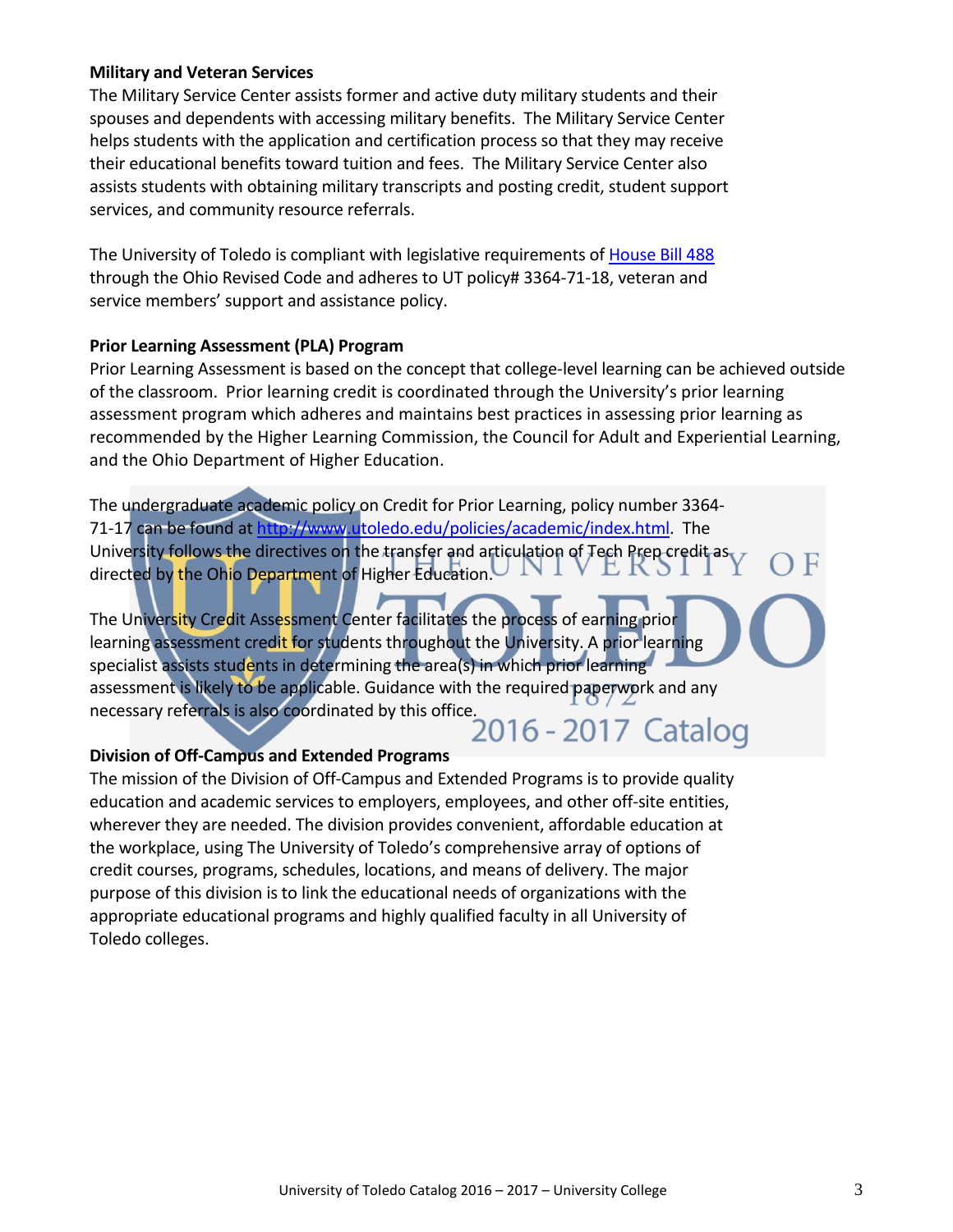# **Department of Interdisciplinary and Special Programs**

Kim Pollauf Assistant Dean 419-530-6237 [kimberly.pollauf@utoledo.edu](mailto:kimberly.pollauf@utoledo.edu)

## **Admission to the Department of Interdisciplinary and Special Programs degree programs**

General Studies (associate's degree) and Liberal Studies (bachelor's degree) accept students without college credit, but require a high school diploma or GED and a minimum high school GPA of 2.0 (if applicable). For students who have earned college credit, a minimum GPA of 2.0 is required for admission.

## **Transferring into the Department of Interdisciplinary and Special Programs (ISP) degree programs**

Students wishing to transfer into ISP degree programs must meet the minimum entrance requirements of The University of Toledo. Students wishing to transfer into any ISP baccalaureate program must have a minimum cumulative 2.0 higher education GPA (i.e., combined GPA for all coursework taken at post-secondary institutions) and a minimum 2.0 UT GPA, if applicable. The Individualized Program (IDVP) requires completion of 20 semester-hours of college credit and a cumulative 2.0 GPA to transfer. Professional Studies (PRST) requires transfer students to have an earned associate degree or completion of 60 semester-hours of college credit and a cumulative 2.0 GPA. THE UNIVERSITY  $E$ 

Students who do not meet this GPA requirement can be admitted to the College's Department of Exploratory Studies and work toward meeting the admission requirements for the degree programs. Courses from an approved institution may be used, as applicable, toward a student's program of study. However, the maximum number of effective transferable credits is 90 semester-hours for Professional Studies and 94 hours for Liberal Studies and the Individualized Program, with a limit of 85 hours at the 1000 or 2000 level. The General Section of this catalog has information on admission and transfer.

A graduate of an accredited institution of higher education may apply to University College for a second bachelor's degree. An acceptable program of study in this case entails a minimum of 30 semester hours of additional work. Any student who has earned a bachelor's degree from University College in an Individualized Program may not earn a second degree in another Individualized Program.

## **Pass/No Credit Grading**

The option of a Pass/No Credit grade is not available to a University College bachelor's degree student unless this is the only grading option for the course. However, a grade of Pass obtained while a student was enrolled in another college may be transferred to University College provided it is applicable to the student's new program.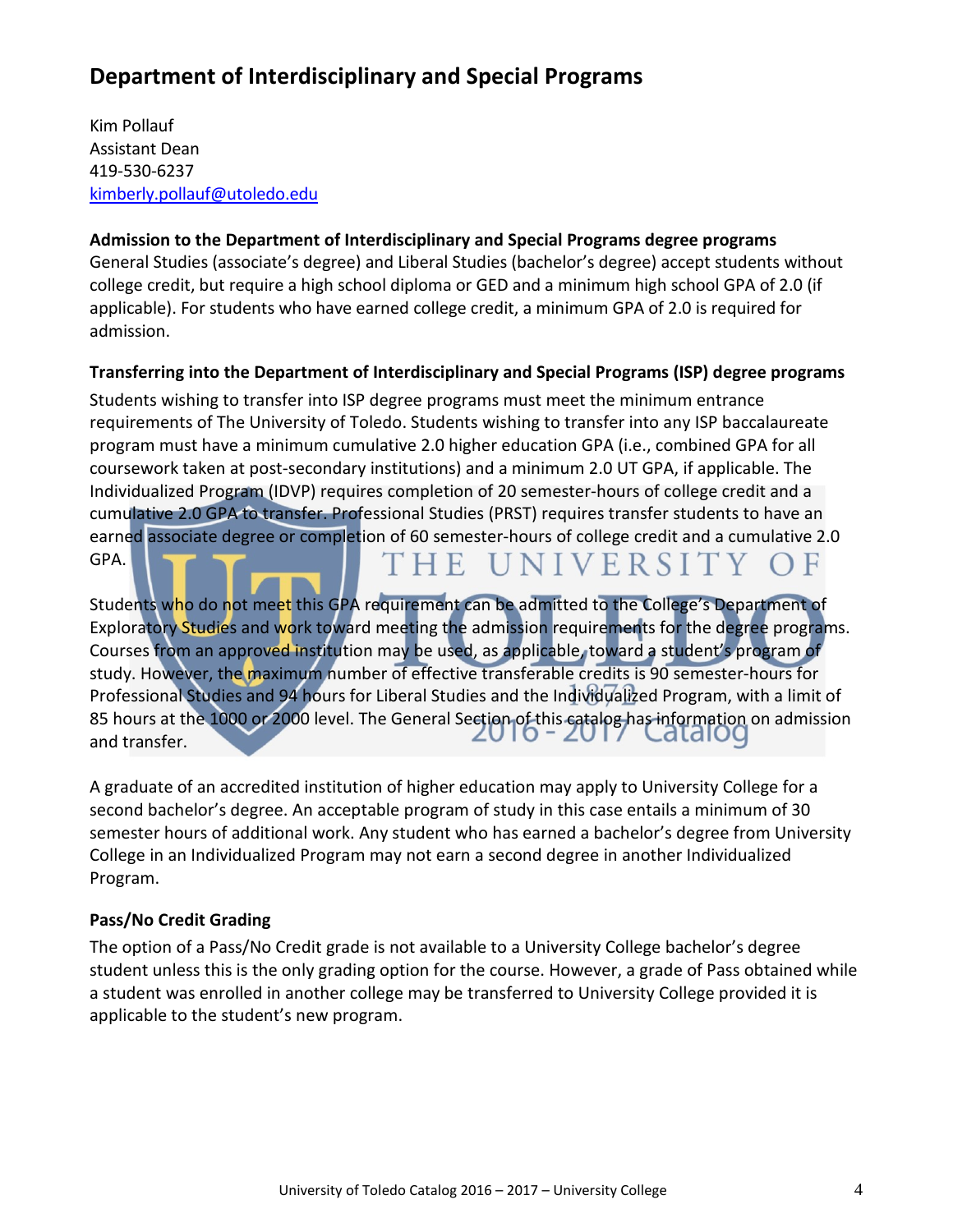## **Honors in UC**

The University of Toledo offers all students of exceptional academic ability the opportunity to enter a special program of academic rigor and challenge. For further details on the Honors Program, students should contact their adviser(s). Students who have demonstrated exceptional promise may be invited to participate in University College Honors. These students' programs will be developed in close conjunction with the college honors adviser. The minimum requirements for consideration for the University College Honors Program are 20 hours of completed course work and at least a 3.3 cumulative GPA.

## **Field Experiences and Internships**

University College degree program students have the opportunity to earn credit hours toward their degree while completing a practical experience outside the classroom. A field experience is a projectbased endeavor, while an internship is meant to be an exposure to a new career field. A maximum of 8 credits can be earned in any combination of a field experience and/or internship. *This option is only available to Junior and Senior students and requires a UT GPA of 2.5.*

**Note:** All new University College students who have not already completed a comparable University of Toledo orientation course are required to take UC 1000.

## **Undergraduate Programs of Study**

Individualized Program: Interdisciplinary Studies (B.A. or B.S.) VERSITY Liberal Studies (B.A.) Professional Studies (B.A.) Associate of Arts in General Studies (A.A.) Associate of Technical Studies (A.T.S.) 1872

# **Individualized Programs – Interdisciplinary Studies (IDVP)**

An individualized program of study is based on a student's unique interests and goals which would not be addressed by a traditional program of study. The degree awarded is the Bachelor of Arts or the Bachelor of Science, depending upon the focus of the program. The designated major is Individualized Program: Interdisciplinary Studies.

Students considering an individualized program of study will receive assistance from an academic adviser in preparing an individualized program. Important considerations in the formulation of a program are as follows:

- The program must be interdisciplinary or intercollegiate in nature (broad in scope, incorporating course work from more than one discipline);
- The program must not duplicate an existing program of study in another college of the university; and
- The student's objectives must be clearly stated and appropriate courses identified for achieving these objectives.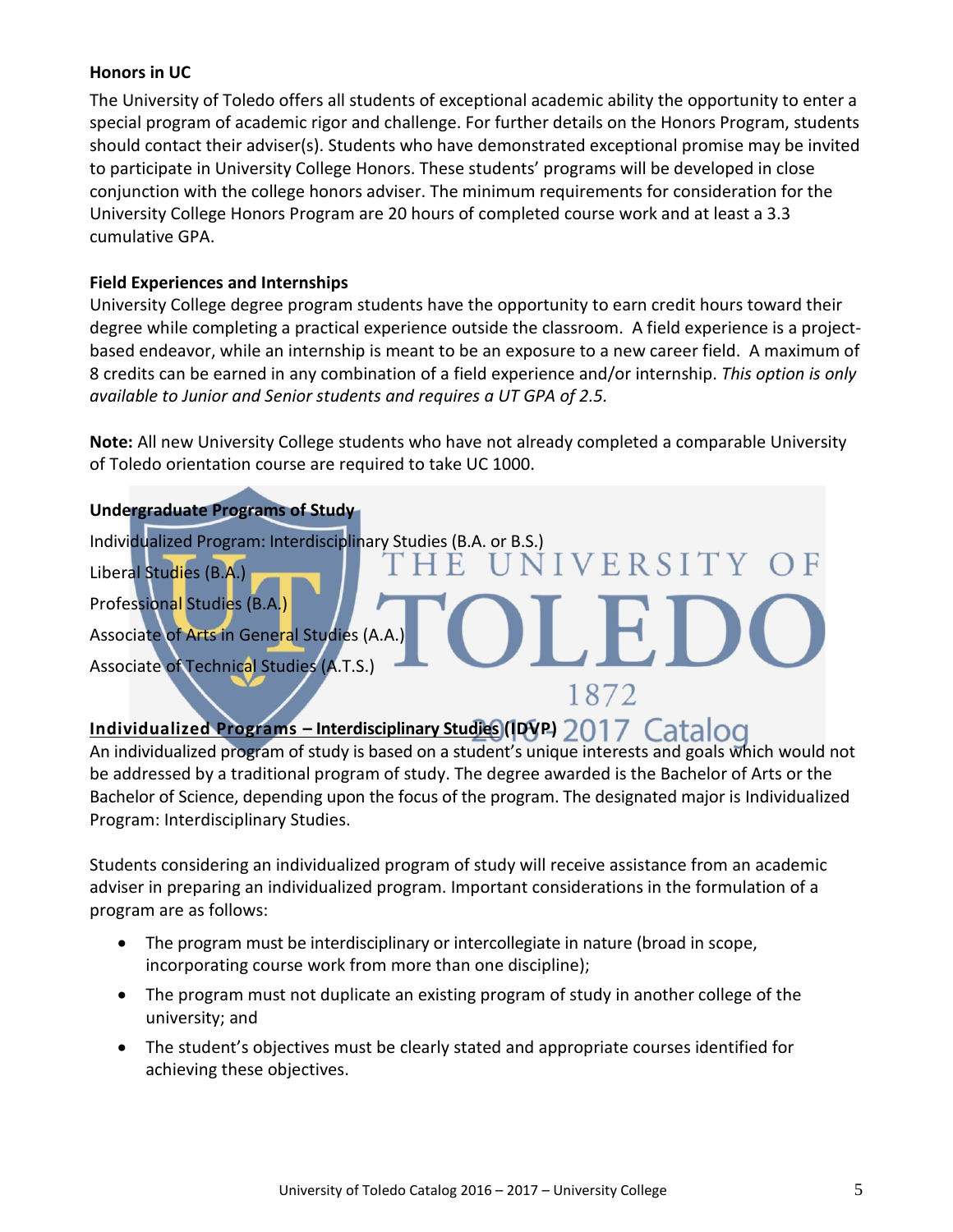A University College student will receive guidance in designing his/her individualized program, often through multiple advising sessions. The program is reviewed by the Individualized Degree Program Review Committee. Once the program meets all University College degree program requirements and is accepted, the program of study must be followed. **Prior written approval is necessary to make any course substitutions.** If a program is denied, a student may appeal the decision. Advisers work with students to prevent this from happening.

The individualized program of study is particularly useful for students with associate's degrees and those with a variety of credits – serving as a degree completion option. Students enjoy the benefits of flexibility, individual attention to their needs, personalized advising, access to all of The University of Toledo's academic resources, and the ability to use The University of Toledo classes to best reflect their academic and career goals and needs.

Students may take no more than 30 semester hours of course work from the College of Business and Innovation, including no more than three courses in any one department, with the exception that up to 8 courses are permitted from the Business Administration (BUAD) department.

## **Individualized Degree Program Requirements and Options**

The University Undergraduate Core Curriculum requirements, detailed in the General Section of The University of Toledo Undergraduate Catalog, must be fulfilled by all baccalaureate degree students. In fulfilling The University of Toledo Core Curriculum, University College Individualized baccalaureate degree students must meet the following specific requirements:

- VERSI • One English Literature or Writing Across Curriculum (WAC) elective;
- One Philosophy elective;
- One American Government or one American History or Economics elective;
- BUAD 1020 or CMPT 1100;
- One elective from Anthropology, Geography, Psychology, or Sociology;
- One Speech Communication elective;
- AL 2500 Introduction to Interdisciplinary Research; and 017 Catalog
- AL 4950 Senior Capstone.

39 semester hours must be completed in upper division courses (numbered 3000 or 4000). Students must complete a minimum of 30 semester hours of credit as a University College degree program student (per Academic Policy 3364-71-10 of The University of Toledo). The minimum number of approved credit hours required for completion of an Individualized Program from the University College is 124 semester hours and may be more, depending upon the agreed program content.

Academic advisers work with students to design a program of study that matches student interests, background, and skills with The University of Toledo curriculum to create a unique area of emphasis and fulfill the remaining graduation requirements.

Graduates of the Individualized Program find jobs in the specific fields to which their studies are geared. They have the ability to succeed in the arts, in government agencies, and in business organizations. Also, many students choose to continue their education in graduate and professional programs.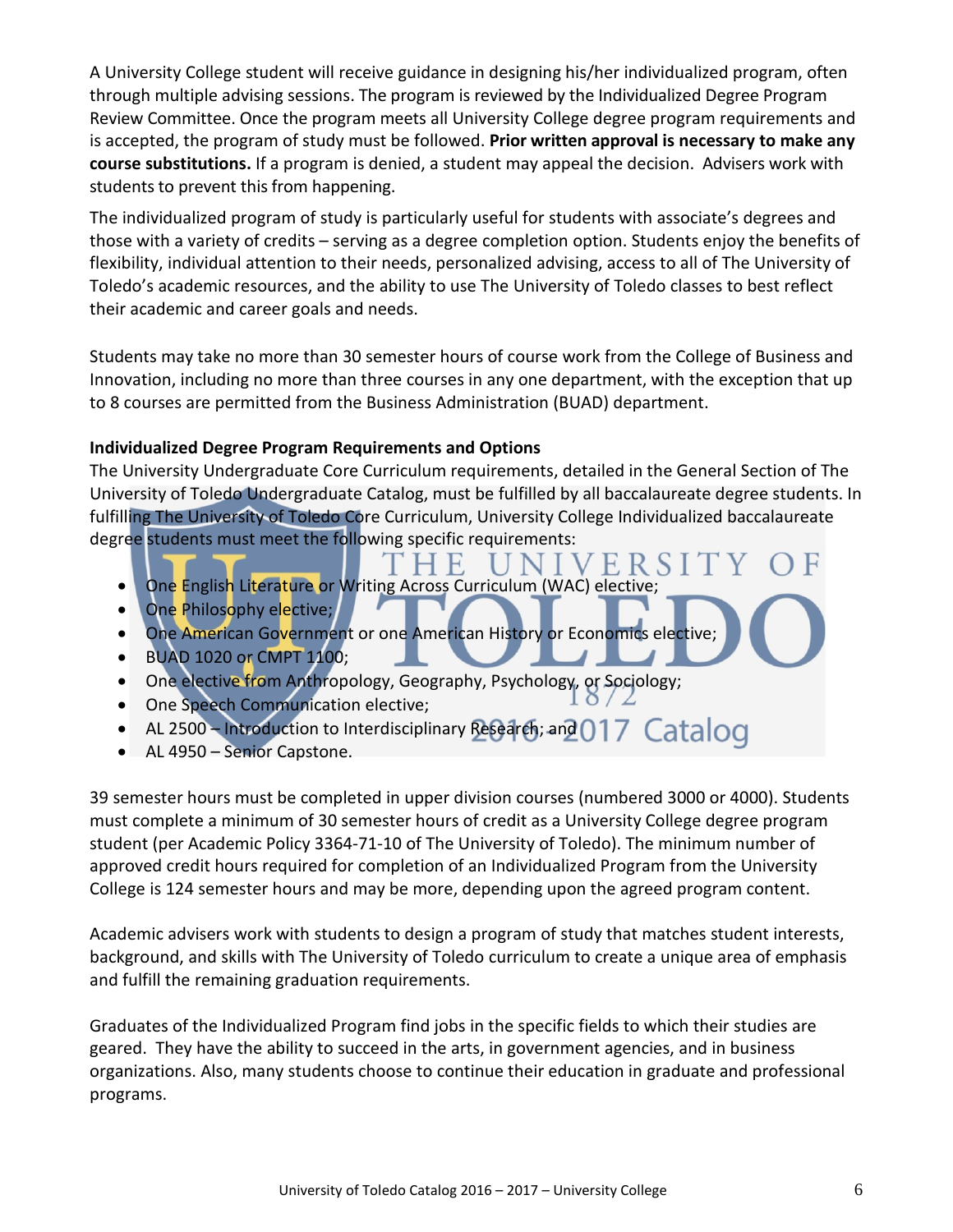## **Liberal Studies (LS)**

Adult students, 24 years of age or older, may earn the Bachelor of Arts degree by completing a broad, liberal arts-based curriculum. Courses in this program are scheduled to facilitate attendance by those having other full-time responsibilities. Students benefit from a wide scope of special topic seminar classes that are student driven. These classes explore events and attitudes through critical thinking and interaction with other adult students. Students less than 24 years of age at the time of admission may be accepted at the discretion of the Assistant Dean of University College.

Students begin by enrolling in the Introductory Research Seminar (AL 2500). In conjunction with individual advising, students are introduced to liberal studies by emphasizing processes that build effective critical thinking and writing as foundations. Students progress to topical seminars that utilize the foundational skills developed earlier in the program. Students choose a concentration related to an area that meets their professional or personal goals. Students take an active role in determining the direction and content of their learning. This program can also serve as a degree completion option for those with existing college credit.

Graduates find their broad education valuable in finding employment opportunities in all business, industry, and service sectors. Many choose to pursue advanced degrees in law, health, and other areas of special interest.

## **Online Option**

The LS program seminars can also be completed entirely online. Minimum computer skills are  $\Gamma$ advised for online courses, such as internet navigation, Blackboard, email, and basic knowledge of Microsoft Office.

## **CLEP Scores for the Liberal Studies Program**

Students may have the potential to take the College Level Examination Program (CLEP). These examinations are given to establish competency in the general education discipline areas of mathematics, humanities, social sciences, and natural sciences. These four discipline areas are required for graduation. The required general education credit hours and the regulations for the CLEP exams for this program are as follows:

- 1. Students earning a CLEP exam score below 50, or those choosing not to take the CLEP exam, must earn a minimum of 3 semester hours of credit in a math general education course. A minimum of 9 semester hours each of credit in general education courses in the areas of the humanities, social science, and natural science are required. Independent studies may not be substituted for any general education course;
- 2. Students who take any courses in these four discipline areas after entry into the Adult Liberal Studies program forfeit their right to apply CLEP credit in that discipline toward their Liberal Studies degree. In addition, passing scores on the general education courses are required as prerequisites to enroll in the Liberal Studies topical seminars. Therefore, students are encouraged to take the CLEP exams early in their academic endeavors;
- 3. Students who have taken course work in any of these discipline areas prior to entry into the Adult Liberal Studies program, and subsequently earn CLEP credit, cannot have credit for both count toward meeting general education requirements;
- 4. Students earning a CLEP exam score of 50 will have 10 semester hours of credit posted to their transcripts; and
- 5. Students earning a CLEP exam score of 45 to 49 may retake the exam after a period of six months.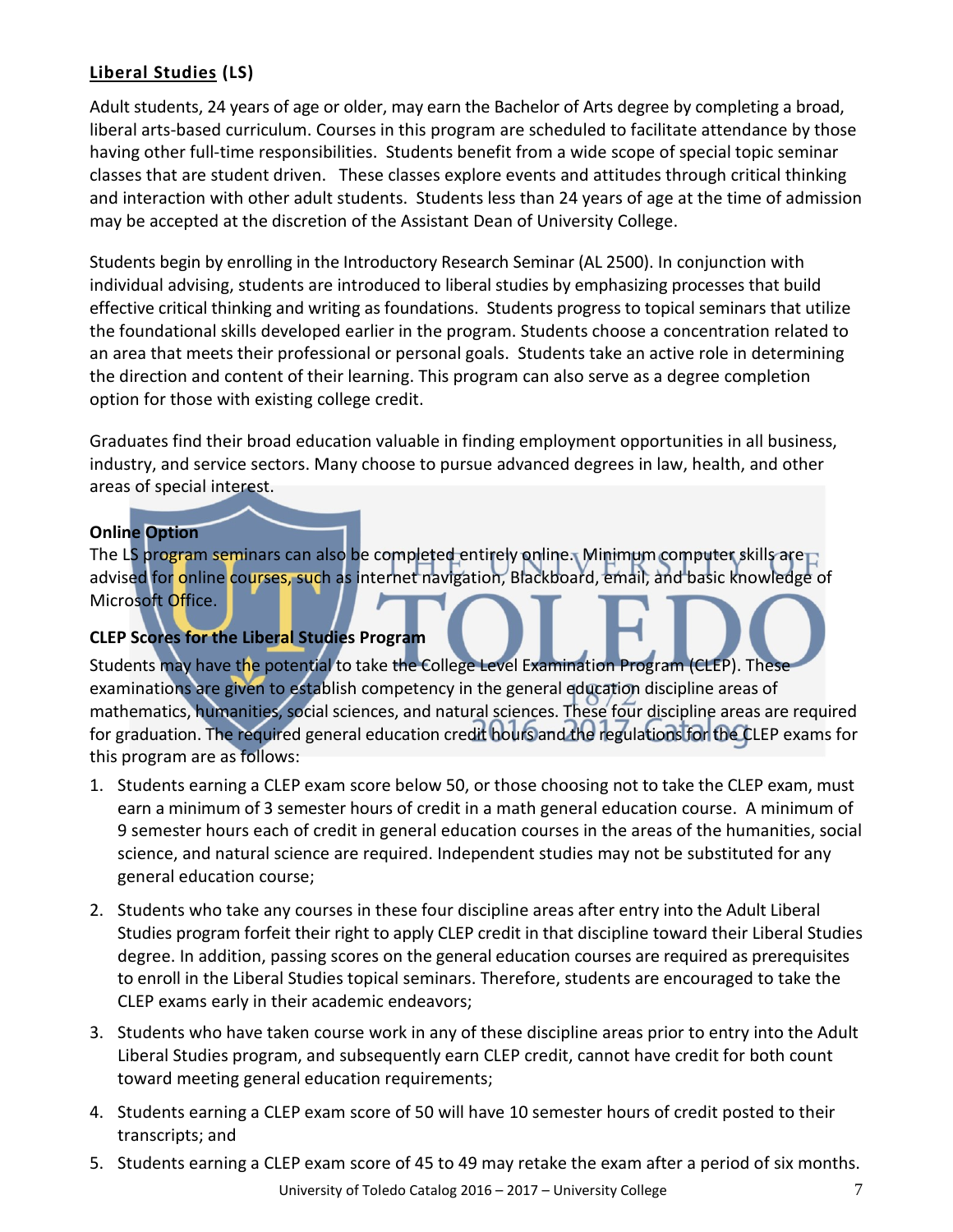## **Liberal Studies Program Requirements**

## **Topical Seminars**

These seminars are upper-division courses in the social sciences (ALS 3040), humanities (ALS 3050) and natural sciences (ALS 3060) that change each semester. Each student will complete two seminars from each of the three areas. Students may then choose to complete an additional three ALS seminars, or select 12 hours of course work (four classes) at the 3000-4000 level that support their academic interests. **No more than ten ALS seminars will be counted toward fulfillment of graduation requirements.** The final requirement of the Liberal Studies program is completion of the AL 4950 Senior Capstone class. Students are responsible for fulfilling the program's prerequisites and should seek an academic adviser's guidance before enrolling in courses. Students who enroll in a topical seminar without the required prerequisites may be administratively dropped from the course. Students must complete a minimum of 30 semester hours of credit as a University College degree program student (per Academic Policy 3364-71-10 of The University of Toledo).

## **Prerequisites for the Topical Seminars**

- 1. Completion of both a freshman orientation course (if applicable) and the AL 2500 Introduction to Interdisciplinary Studies course.
- 2. Earned credits in College Composition I and II by taking and passing the courses or earning credit through PLA.
- 3. Completion of a minimum of 9 credit hours in the discipline area of the topical seminar or passing the CLEP examination in the discipline of the seminar with a score of 50 or above.  $\Upsilon$

## **Electives**

Students are to establish an emphasis area that ties together their educational interests and/or career aspirations. The objective of these courses should be academic investigation and should focus on sound educational goals. Students should seek the advice of an academic adviser in drafting their<br>cloctive course components elective course components.

## **Area of Concentration**

2016 - 2017 Catalog

Students are required to complete a minimum of three classes (9 hours) of upper-division courses (3000/4000 level) that are associated with an area of academic investigation or a knowledge base that is related in theoretical content to support the Senior Capstone.

## **Senior Capstone**

The senior capstone (AL 4950) is the final requirement of the ALS program. It is a 4 credit hour project undertaken with a faculty member as the capstone adviser. Students should seek the advice of an academic adviser and must turn in the appropriate paperwork before enrolling in this final requirement. Students are expected to integrate their respective thesis themes with their Concentration courses.

## **Liberal Studies Honors**

The Liberal Studies Honors program provides a valuable foundation of writing and research for students who want to be admitted into advanced graduate or professional programs or for those wanting a stimulating learning experience. Any student qualifying for Liberal Studies Honors needs to complete 36 Honors hours with a final 3.3 GPA or better to graduate with College Honors.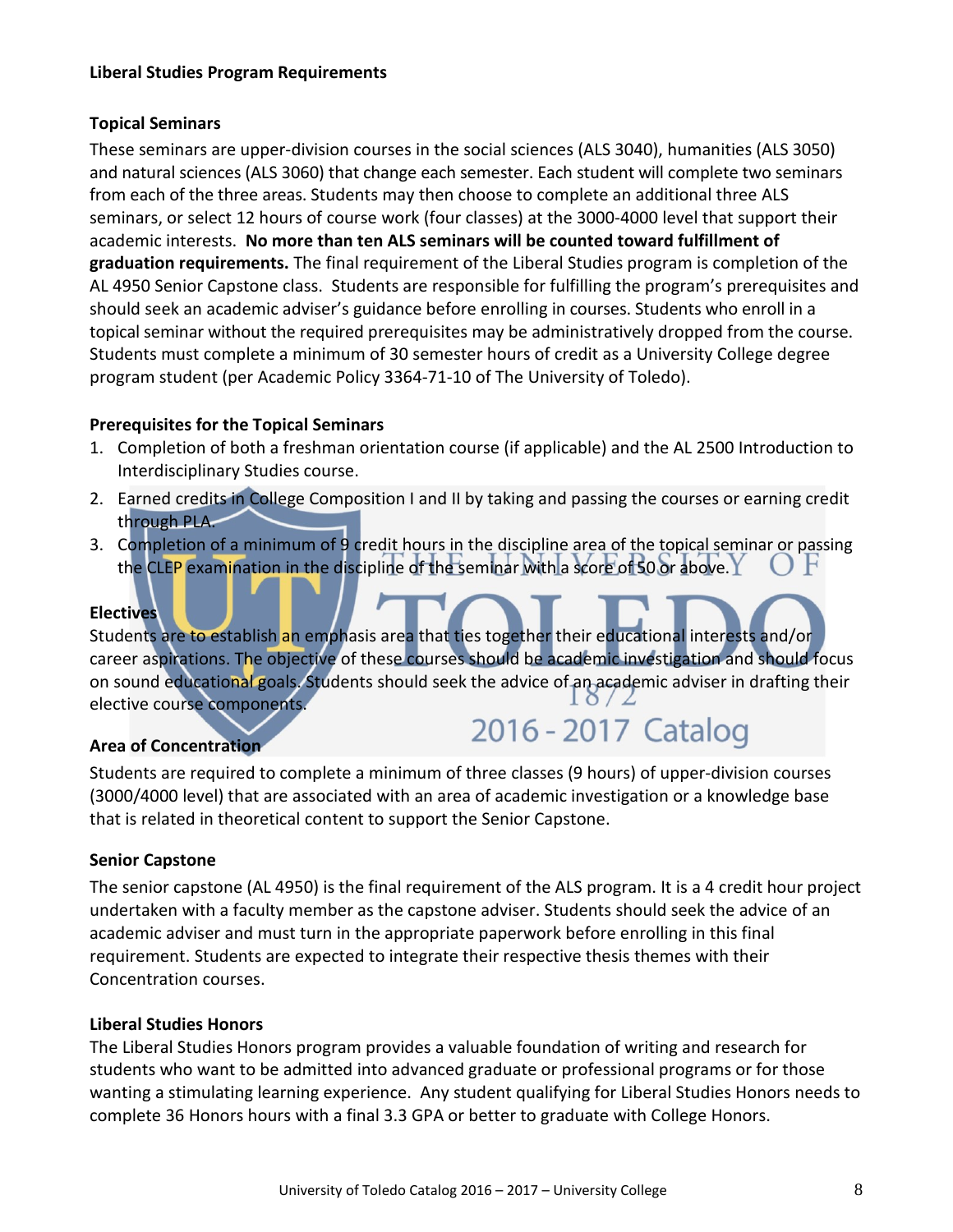## **Liberal Studies Required Courses**

| UT Core                                              |                  |
|------------------------------------------------------|------------------|
| Orientation                                          | 1 <sub>hr.</sub> |
| One Math course or CLEP Test                         | 3 hrs.           |
| English Comp I                                       | 3 hrs.           |
| English Comp II                                      | 3 hrs.           |
|                                                      |                  |
| <b>UC College Core</b>                               |                  |
| AL 2500 - Introduction to Interdisciplinary Research | $3$ hrs.         |
| Humanities General Ed or CLFP                        | 9-10 hrs.        |
| Social Sciences General Ed or CLEP                   | 9-10 hrs.        |
| Natural Sciences General Ed or CLEP                  | $9-10$ hrs.      |
| BUAD 1020 or CMPT 1100                               | $3$ hrs.         |
|                                                      |                  |

## **Liberal Studies Core**

| Two Classes in each seminar area: ALS 3040, 3050, 3060               | -24 hrs. |
|----------------------------------------------------------------------|----------|
| Three Additional ALS seminars or four classes at the 3000-4000 level | 12 hrs.  |
| Three Concentration (3000-4000 level)                                | 9 hrs.   |
| AL 4950 - Senior Capstone                                            | 4 hrs.   |

**Electives** 20-33 hrs. Courses electives are selected in consultation with adviser. Many of these may be fulfilled by transfer credit if applicable.

## **Professional Studies (PRST)**

This degree completion program combines minors in high demand areas from the College of Business and Innovation with customized programming from University College designed to develop professional effectiveness in the areas of information literacy, interpersonal communication, and organizational culture. Students will earn a minor in one of three areas: Electronic Commerce and Information Technology, Professional Sales or Entrepreneurship, and Family and Small Business with the Bachelor of Arts in Professional Studies. Additional options are currently being developed and information will be posted a[t www.utoledo.edu/UC](http://www.utoledo.edu/CALL) when it is available.

## **Required Curriculum**

In addition to the classes listed below, The University of Toledo Core Competencies must be met in transfer or at The University of Toledo prior to graduation (see General Education section). 30 semester hours of classes at the 3000-4000 level and 120 applicable semester hours are required for graduation. Students must complete a minimum of 30 semester hours of credit as a University College degree program student (per Academic Policy 3364-71-10 of The University of Toledo). All students must complete: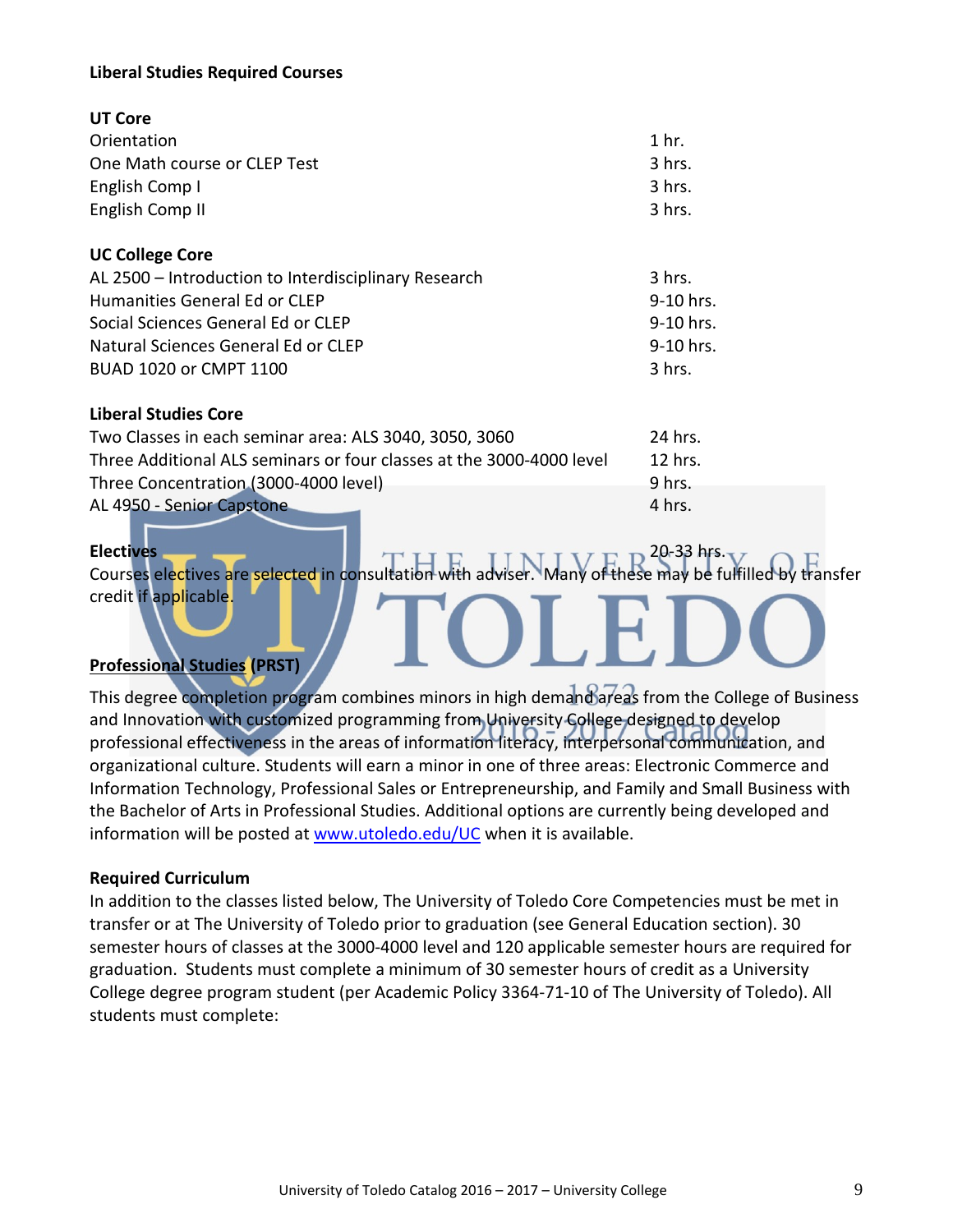## **B.A. Professional Studies with Electronic Commerce Minor** (All classes 3hrs, except where noted)

| Major Requirements (32 semester hrs.): |  |  |
|----------------------------------------|--|--|
|----------------------------------------|--|--|

- AL 3000 Introduction to Professional Studies
- BUAD 2000 Career Development (1)
- BUAD 3010 Principles of Marketing
- COMM 3880 Professional Business Communication
- AL 4950 Senior Capstone (4)

Choose six Major Electives from:

| *AL         | 4940 | Field Experience/Internship                                   |
|-------------|------|---------------------------------------------------------------|
| *BLAW       | 3550 | Legal & Safety Compliance Issues in Human Resource Management |
| *BLAW       | 4570 | Legal & Ethical Aspects of Managing Innovation & Technology   |
| <b>BMGT</b> | 2700 | Managing Diversity in the Workplace                           |
| <b>BMGT</b> | 2720 | Diversity Training & Bias-Free Work Practices                 |
| <b>BMGT</b> | 2750 | <b>Cultural Communication in the Workplace</b>                |
| *BUAD       | 3030 | Managerial & Behavioral Processes in Organizations            |
| *BUAD       | 3470 | <b>Legal &amp; Ethical Environment of Business</b>            |
| <b>COMM</b> | 2840 | <b>Interpersonal Communication ** Formerly COMM 3840</b>      |
| <b>COMM</b> | 3340 | Visual Communication N ** Formerly COMM 2630                  |
| <b>COMM</b> | 3820 | <b>Persuasion Theory</b>                                      |
| <b>COMM</b> | 4830 | <b>Gender, Culture &amp; Communication</b>                    |
| *ECON       | 3030 | <b>Consumer Economics</b>                                     |
| *ECON       | 3050 | <b>Economics of Gender</b>                                    |
| <b>GEPL</b> | 3050 | Geography of US & Canada                                      |
| *HURM       | 3220 | Human Resource Management                                     |
| *IBUS       | 3150 | Understanding Cultural Differences for Business OC            |
| <b>MGMT</b> | 3630 | Conflict Mgt: Mediations and Negotiations ** was HURM 3630    |
| <b>MKTG</b> | 3170 | Marketing for Non-Profit Organizations                        |
| PHIL        | 3120 | <b>Business Ethics</b>                                        |
| *PSC        | 3420 | Principles of Public Administration                           |
| *PSC        | 4410 | Management of Non-profit Organizations                        |
| <b>RCRT</b> | 4000 | <b>Community Event Planning</b>                               |
| <b>SOC</b>  | 3800 | Social Psychology                                             |
| <b>WGST</b> | 2010 | Introduction to Gender Studies: Gender, Sex & Difference      |

Any EBUS, EFSB or PSLS class not used for another requirement in Professional Studies may be counted toward Major electives.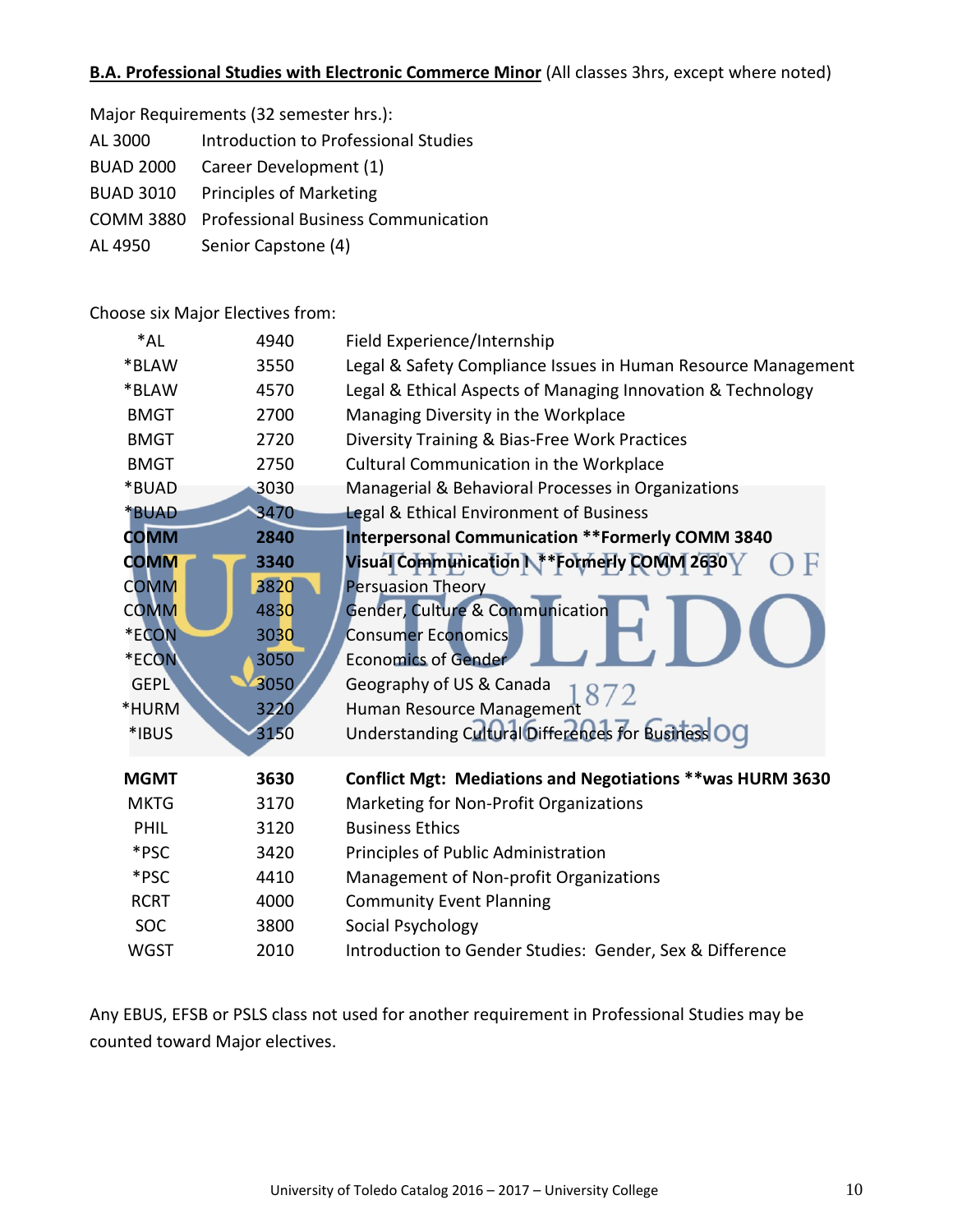Minor Requirements w/required pre-requisites (24 semester hrs.):

- BUAD 1020 Microcomputer Applications
- ECON 1150 Principles of Macroeconomics
- ECON 1200 Principles of Microeconomics
- EBUS 3090 E-Commerce & the Networked Economy
- INFS 3250 Software Applications in Business

Choose three classes from:

| <b>INFS 3370</b> | <b>Business Data Communication</b>       |
|------------------|------------------------------------------|
| <b>INFS 3770</b> | <b>Small Business Data Systems</b>       |
| <b>BUAD 3050</b> | <b>Information Technology Management</b> |
| <b>MKTG 3260</b> | <b>Global Framework for E-Commerce</b>   |
| <b>EBUS 3180</b> | Web Design for Business                  |
| <b>MKTG 3280</b> | <b>Internet Marketing</b>                |
|                  |                                          |

Free Electives *if needed* (3-6 sem. hrs.) Up to two classes chosen by student.

## **Professional Studies w/Entrepreneurship, Family and Small Business Minor**

|                  | Major Requirements (37 semester hrs.): $H E U N I V E R S I T Y O F$ |
|------------------|----------------------------------------------------------------------|
| AL 3000          | Introduction to Professional Studies.                                |
| <b>BUAD 1020</b> | Microcomputer Applications (or CMPT 1100)                            |
| <b>BUAD 2000</b> | Career Development (1)                                               |
| <b>BUAD 3030</b> | <b>Managerial &amp; Behavioral Processes</b>                         |
| <b>COMM 3880</b> | Professional Business Communication $1872$                           |
| <b>PHIL 3120</b> | <b>Business Ethics</b><br>2016 - 2017 Catalog                        |
| AL 4950          | Senior Capstone (4)                                                  |

Choose six Major Electives from: **Same list as EBUS minor**

Minor Requirement w/required pre-requisites (18 semester hrs.):

- BUAD 2040 Financial Accounting Information (or ACTG 1040)
- EFSB 3500 Introduction to Entrepreneurship
- EFSB 3480 Entrepreneurial Finance
- EFSB 4590 Entrepreneurial and Small Business Management
- EFSB 4010 Growing Family & Entrepreneurial Business

One Class from: EFSB 4690 Technology Commercialization BUAD 3010 Principles of Marketing

Free Electives *if needed* (3-6 semester hrs.) Up to two classes chosen by student.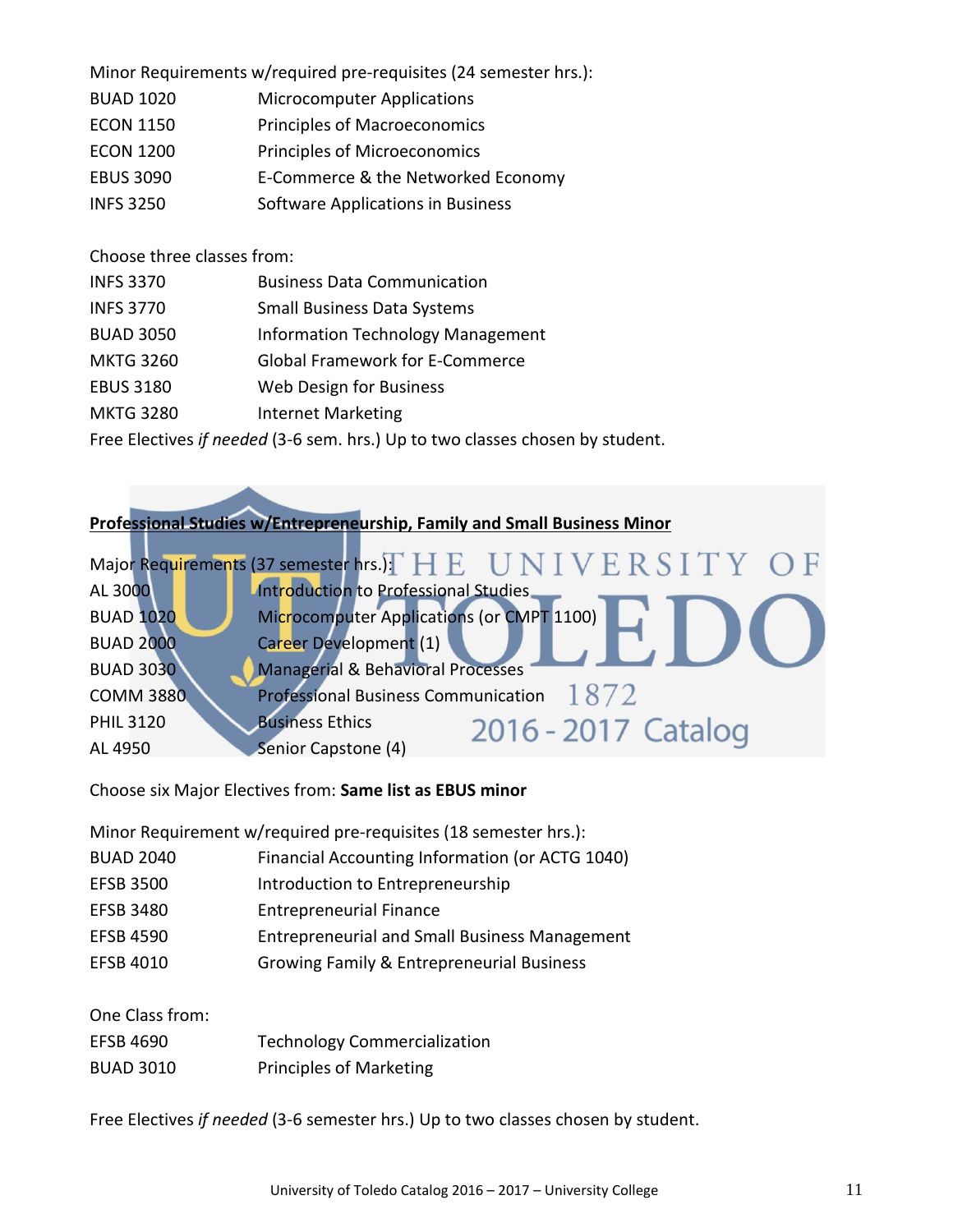## **Professional Studies w/Professional Sales Minor**

| Major Requirements (32 sem. hrs.)                        |                                            |  |
|----------------------------------------------------------|--------------------------------------------|--|
| AL 3000                                                  | Introduction to Professional Studies       |  |
| <b>BUAD 1020</b>                                         | Microcomputer Applications (or CMPT 1100)  |  |
| <b>BUAD 2000</b>                                         | Career Development (1)                     |  |
| <b>COMM 3880</b>                                         | <b>Professional Business Communication</b> |  |
| AL 4950                                                  | Senior Capstone (4)                        |  |
| Choose six Major Electives from: Same list as EBUS minor |                                            |  |

Minor Requirement w/required pre-requisites (21 semester hrs.):

- ECON 1200 Principles of Microeconomics
- BUAD 3010 Principles of Marketing
- PSLS 3440 Professional Sales
- PSLS 3450 Account & Territory Management
- PSLS 4740 Advanced Sales

## Choose one class from:

PSLS 3080 Purchasing and Relationship Management ERSITY PSLS 4710 Salesforce Leadership

Free Electives *if needed* (3-7 semester hrs.) Up to two classes chosen by

## **Associate of Arts in General Studies (A.A. GENS)**

# 1872

The Associate of Arts degree requires completion of 36 semester hours of credit that is aligned with the Ohio Transfer Module. These classes are mandated by the State of Ohio and can be transferred to any public institution within the state. They include the commonly required subjects of Mathematics, English Composition, Humanities, Social Sciences, Natural Science, and Multicultural Studies.

An additional 24 semester hours must be completed in 1000-2000 level classes chosen by the student to support transfer to a Baccalaureate degree program, or fulfill personal interests. Students may elect to enroll for entry-level classes in the major of choice and fulfill program pre-requisites through the completion of these hours.

A minimum cumulative grade-point average of 2.0 (on a 4.0 scale) is required for admission to the Associate of Arts program. Students entering the program directly from high school must also have a minimum score of 15 on the ACT. The University of Toledo requirements for the TOEFL must also be fulfilled for admission of international students. For additional information, see: <http://www.utoledo.edu/admission> . Students must complete a minimum of 15 semester hours of credit as a University College Degree Program Associate degree student (per Academic Policy 3364-

71-10 of The University of Toledo).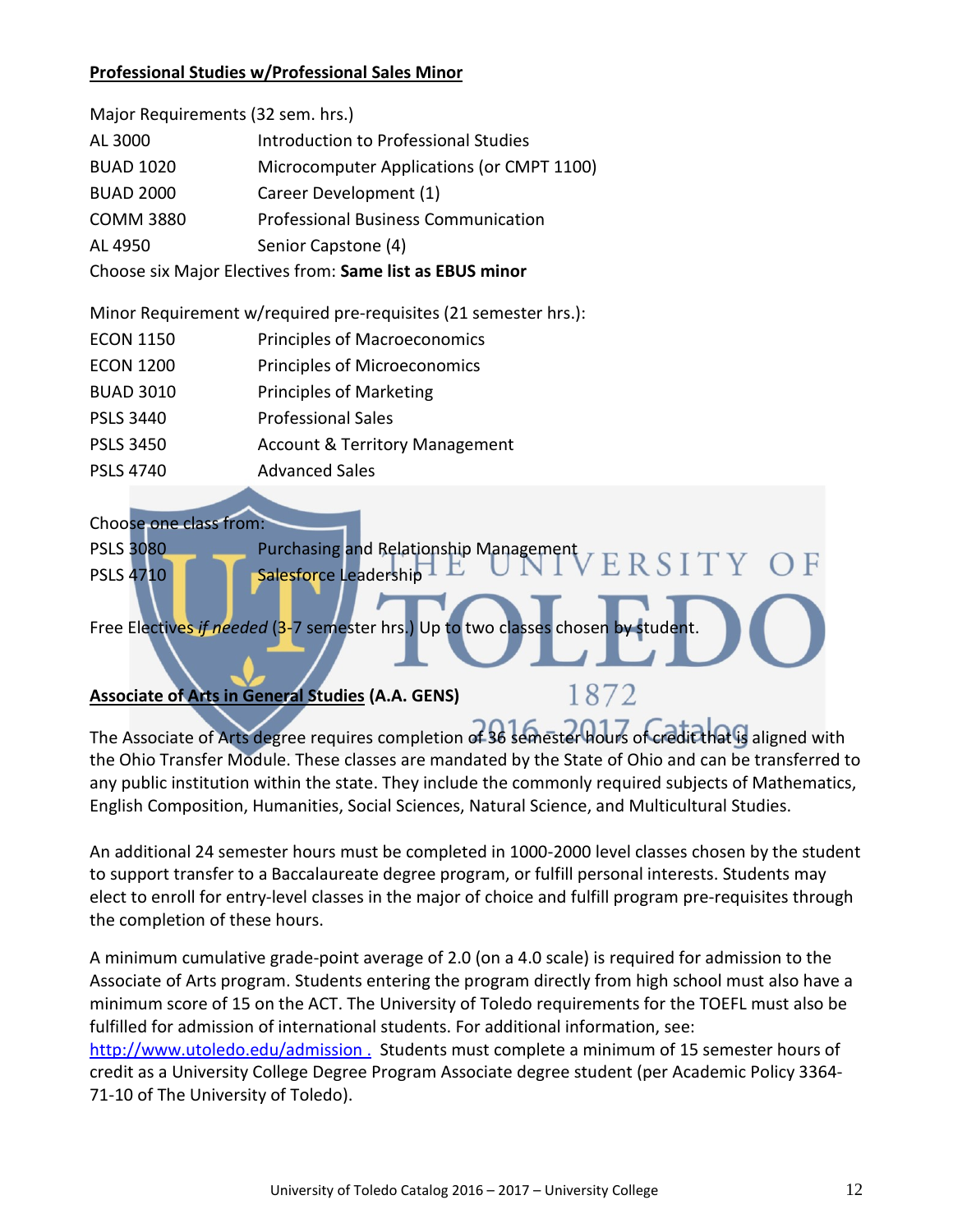Many popular majors like Criminal Justice, Communication, and Psychology have a series of classes at the 1000-2000 level that must be completed by all majors and these classes align perfectly with the General Studies curriculum.

Students will also have the benefit of completing an intermediate credential en route to the Bachelor's degree, which may aid in persistence and retention to graduation at a higher level. At a minimum, students will have completed a suite of transferable classes that may apply to nearly all baccalaureate degrees.

A variety of information about the programs and services available to students enrolling in the Associate of Arts in General Studies is available at [http://www.utoledo.edu/UC.](http://www.utoledo.edu/CALL)

## **Associate of Arts - General Studies Requirements**

ENGL 1110 (3)



An additional 24 semester hours must be completed in 1000-2000 level non-technical classes chosen by the student to support transfer to a Baccalaureate degree program, or fulfill personal interests. Students may elect to enroll for entry-level classes in the major of choice and fulfill program prerequisites through the completion of these hours.

## **Associate of Technical Studies (A.T.S.)**

The Associate of Technical Studies degree (ATS) is a degree completion option for transfer or returning students who have completed up to 30 semester hours of technical course work at the 1000-2000 level, but have not earned a degree.

The format of this flexible Associate degree enables students to apply their previously completed technical coursework and then supplement that technical background with the General Education requirements common to Baccalaureate degrees while earning the Associate degree.

## **Associate of Technical Studies Requirements**

UC 1000 (1) ENGL 1110 (3) ENGL 1130, 2950 or 2960 (3) One Social Science (3)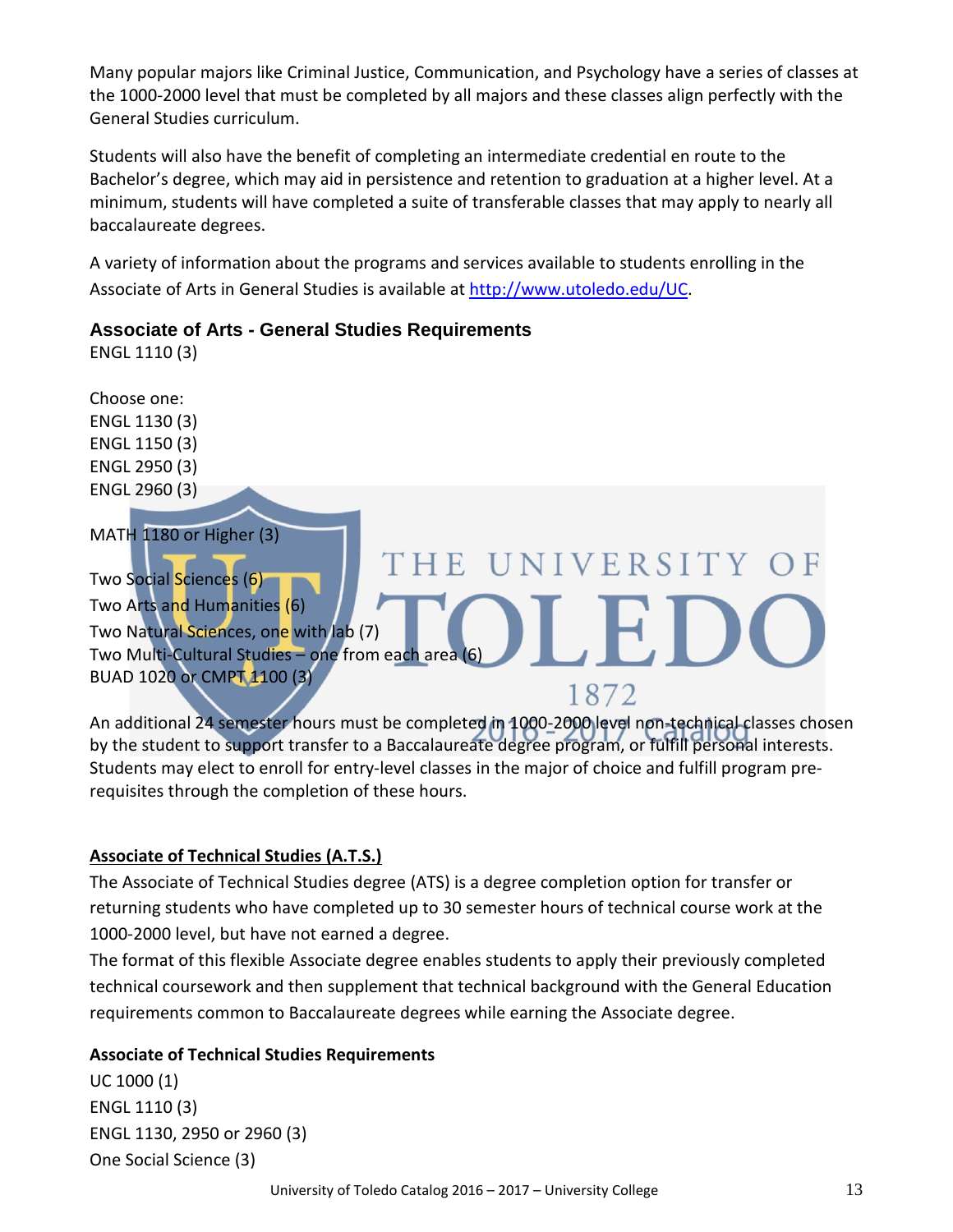One Arts and Humanities (3) One Natural Science (3) BUAD 1020 or CMPT 1100 (3) MATH 1180 or Higher (3) General Education Electives (8-9) Technical Electives (24-30)

# **Department of Exploratory Studies**

The Department of Exploratory Studies serves as an entry point to The University of Toledo for students who are exploring college majors, or working to meet the admission requirements of a specific program/college. It also offers services to enhance a student's transition to the university setting and become successful in their academic pursuits. The Department of Exploratory Studies includes services for non-degree seeking students, Pre-major students, Exploratory Studies students, Conditional Students, College Credit Plus, and the QUEST for Success Program.

**Aimee Mendelsohn** Director 419.530.1294

[Aimee.Mendelsohn@utoledo.edu](mailto:Aimee.Mendelsohn@utoledo.edu)

**Quest for Success: Student Exploring Majors** The QUEST Program ensures that students who are undeclared/undecided on a major and are exploring their options have access to the resources necessary to make informed academic and career choices. Students can stay in the QUEST Program for a maximum of three academic semesters. At any time during the three semesters, providing they meet the requirements for their chosen major, students can declare a major in an academic college.

1872 The program provides academic advising that serves the various needs of students choosing a major and refers them to other campus events, services, and resources such as Career Events, tutoring, career development, and others as necessary. While in the QUEST program, students work to fulfill general education requirements. Employers are looking for college-educated employees with transferable job skills. QUEST helps students gain these skills, which include critical thinking, decisionmaking, and adaptation to change.

## **Exploratory Studies**

Students that do not meet the admission requirements for the college of their choice are placed into the Department of Exploratory Studies. Students may take advantage of advisors and Success Coaches who will guide them through the process as they prepare to enter their chosen program or college. Advisers are dedicated to helping students make the right choice in scheduling classes and to making referrals if additional academic support is needed. After a student's first semester within Exploratory Studies, they will be re-evaluated to determine if they meet the requirements to officially declare a major in the college of their choice. While in Exploratory Studies, students work to fulfill general education requirements and take UC 1000 or AL 1150, a 1-3 credit Orientation course and AL 1120, a 2 credit Career and Self-evaluation course.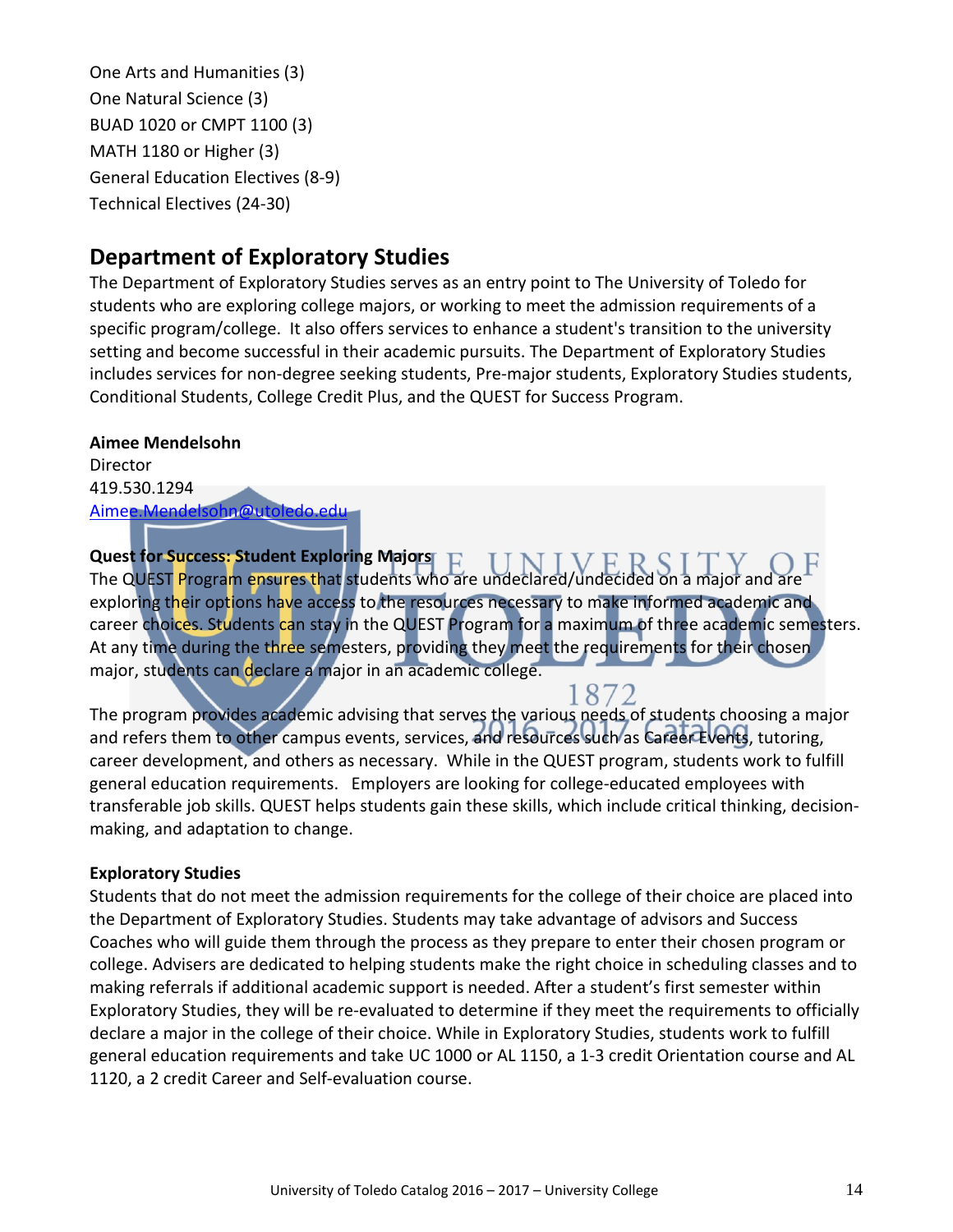## **Non-Degree Seeking Students**

Students who are not seeking a degree, yet want to gain new skills or enhance an existing skill, expand career development, or explore new subject matter for personal growth can find a place in The Department of Exploratory Studies. Students can take up to 24 semester hours of college credit of either undergraduate or 9 credit hours (for graduate level courses-to be taken through Graduate School) as a non-degree seeking student.

## **Conditional Students**

Transfer students with under a 2.0 transfer GPA may be admitted on a one term conditional basis. Conditional students after their first semester at The University of Toledo must attain *at least* a 2.0 GPA to remain at The University of Toledo, although many majors require a much higher GPA to declare a major.

Please contact Rocket Solution Central about your financial aid status, as conditional status may affect eligibility. AFTER grades for the trial semester are posted AND the term GPA's are 2.0 or higher, students will *be recoded* to the Exploratory major. **Students are responsible for officially declaring a major in The University of Toledo college of their choice as soon as they meet the intended transfer admissions requirements of the academic college.**

## **Change of College or Major to Exploratory Studies**

Students in good standing (i.e., with a cumulative GPA of 2.0 or higher) who wish to change from another college of The University of Toledo to the Department of Exploratory Studies should make an appointment with an adviser to discuss the transfer and have their academic records reviewed. Student transfers will be reviewed on a case by case basis. Students who have decided on an academic major or are qualified to transfer from the Department of Exploratory Studies into the college or program of their choice must meet the academic criteria set by the receiving college or program. Students should make an appointment to discuss their transfer with an adviser in the college they wish to enter. 1872

## **College Credit Plus**

# 2016 - 2017 Catalog

The University of Toledo's College Credit Plus program gives college-bound high school students the opportunity to earn college credit and high school credit simultaneously. This gives students the advantage of starting the transition to college early, while reducing the cost and length of time to receive a degree.

High school students can take part in the college experience, interacting with full-time college students and university faculty, while experiencing the rigor of college-level courses.

## **Benefits of UT's College Credit Plus Program**

- There is no cost to the student or families for course and instructional materials
- All students are assigned a **Success Coach** who has the responsibility to ensure that the student has someone with whom they can meet and confer to receive guidance regarding scheduling, advising, University policies, or any other questions they may have
- All courses are taken with UT undergraduate students
- All College Credit Plus students are considered UT students and have access to many benefits and student support services, with the exception of financial aid.
- Credits earned can transfer toward a bachelor's degree. [General education courses](http://www.utoledo.edu/admission/dualcredit/course-options.html) offered in the six modalities meet the [Ohio Transfer Module](https://www.ohiohighered.org/transfer/transfermodule) (OTM) that guarantees transferability to Ohio universities and colleges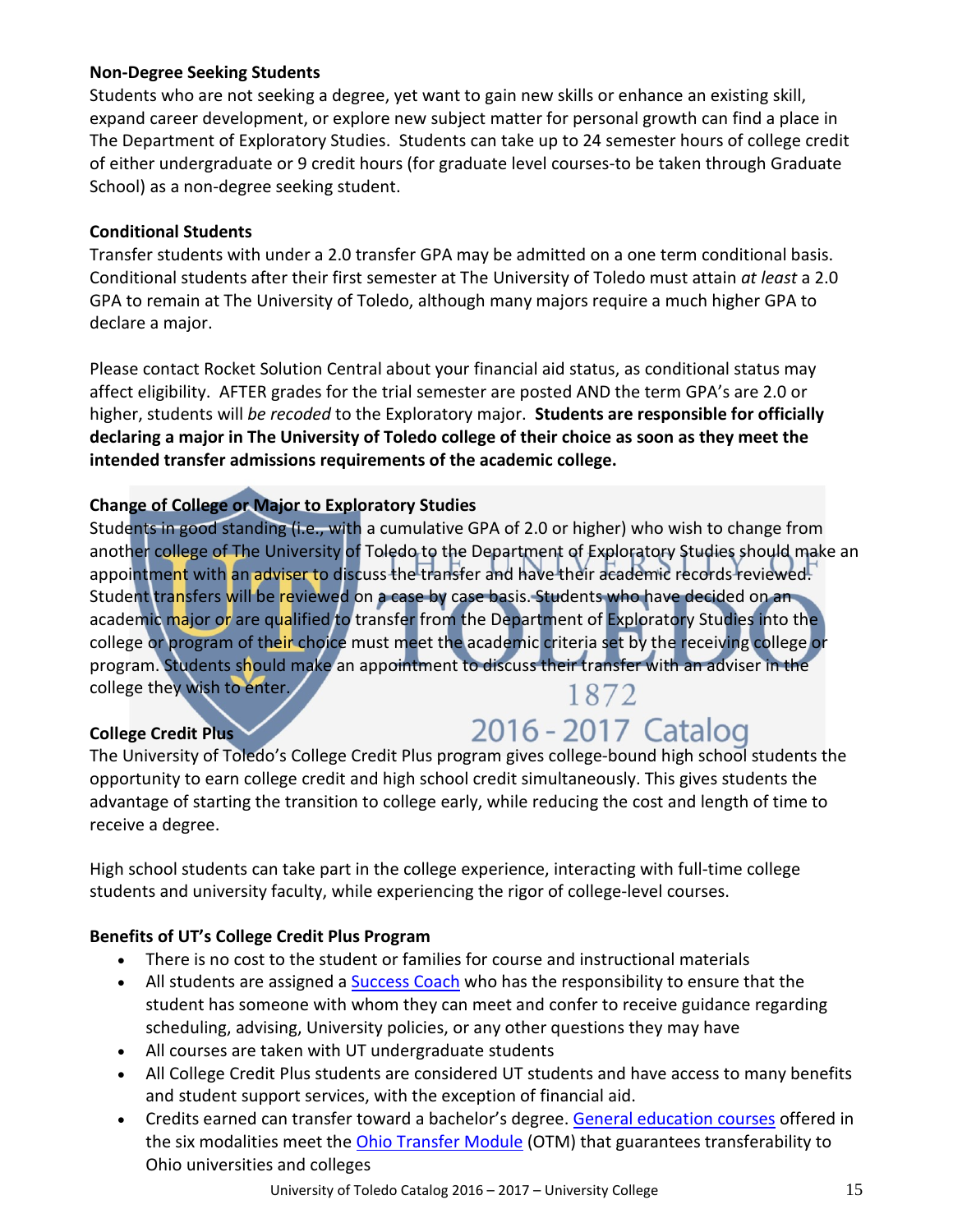- Courses can integrate virtual labs, simulation center visits and other special resources only UT can offer
- All students have access to their instructor via email, telephone, and in-person during posted scheduled office hours

## **Getting Started**

Students who are interested in participating in the College Credit Plus program should consult with their high school guidance counselor to determine which courses are still needed for graduation; this will help students and their Success Coach when it comes time to create their college schedule. Next, they will complete The University of Toledo College Credit Plus application form.The application, transcript, and test score(s) (if applicable) will be reviewed and, if everything is satisfactory, students will be admitted and receive a letter of admission that includes their Rocket number and how to set up their student account and UT Rockets email.

## **Student Responsibilities**

- Attend all classes
- Complete all required coursework
- Meet regularly with high school counselor and UT Success Coach to stay on track for graduation and remain successful in all courses.
- Purchase parking permit if applicable
- Pass all classes with a D- or better.
	- o **Students who receive a failing grade in a class can be billed for the published cost of that class by their high school district (if a public school student) or the State of Ohio (if a non-public school student).**

1872

# **Academic Policies**

## **Declaring /Changing Majors**

Students in good standing who wish to change from one college within The University of Toledo to another perspective college should make an appointment with a college adviser in the College Student Services Office to discuss their transfer and have their academic records reviewed. All college requirements, including core and distributive as well as major and related requirements, must be fulfilled as specified in the catalog for the year in which the student enters the college of their choice. Some colleges have selective admission or deadlines for an intended major. These deadlines are strictly enforced.

## **GPA Recalculation for Repeated Courses**

Effective fall 2006, if a student repeats a University of Toledo course and receives a higher grade, a request to delete the original grade, can be made. Prior to fall 2006, if a student repeats a University of Toledo course and receives a grade of C (2.0) or higher, a request to delete the original grade, as long as the original course grade was a C-or lower, can be made. The request form is available on the Registrar's Office website. If the original grade was earned because of cheating or academic dishonesty, it will not be deleted. A maximum of 12 credit hours can be deleted by university policy.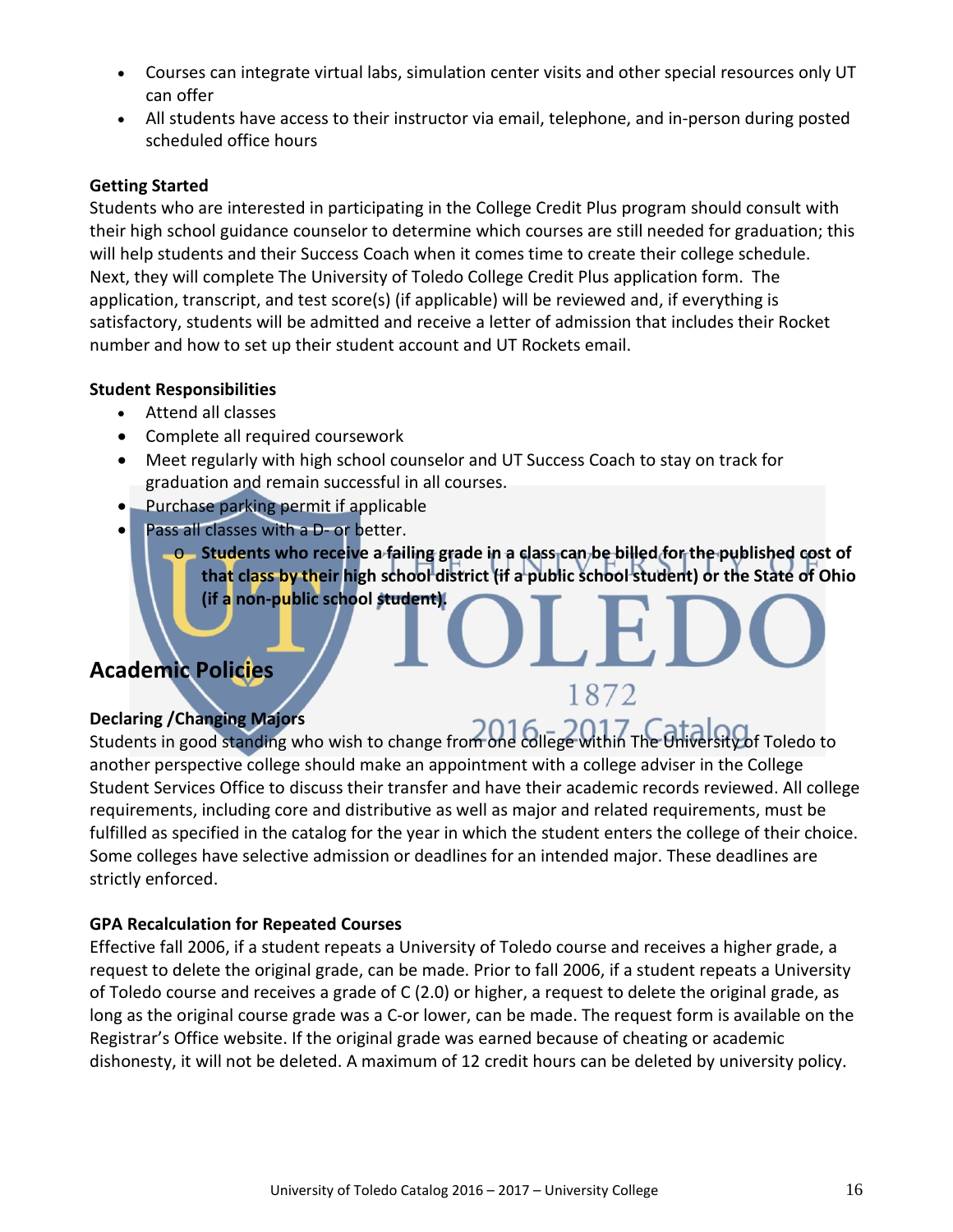## **Required academic performance**

Student must maintain a 2.0 grade point average to remain in academic good standing within University College.

It is strongly advised that students spend no more than three semesters in the Department of Exploratory Studies. After three semesters, students will no longer be eligible to receive Federal Financial Aid. Once a student establishes a University of Toledo GPA and meets the GPA requirements of their intended major, advisors and success coaches will help transition students into the college that houses that major. Students should declare their major as soon as they meet the requirements of the academic college.

## **Probation**

A student with a cumulative GPA less than a 2.0 is automatically placed on academic probation until a 2.0 cumulative GPA is achieved. Students are required to complete an Academic Success Plan. Students may not withdraw from a course without speaking with their adviser, nor are they permitted to register for a future semester without consulting their adviser.

## **Suspension**

The Department of Exploratory Studies in University College follows The University of Toledo Academic Standing Policy as it pertains to attempted credit hours in regard to Suspension.

## **Suspension One Year**

'HE UNIVERSITY Students admitted under conditional status who do not attain a minimum 2.0 term GPA in their first semester at the University are automatically suspended for one year. Other students who may be suspended for one year include those students who were previously suspended for one term.

## **Suspension One Year Appeal**

No appeal option is given. Should a student opt to appeal on their own, it will be reviewed on a case-2016 - 2017 Catalog by-case basis.

## **Academic Dismissal**

Students who have been suspended previously for one year who have been reinstated and now are facing suspension again will be academically dismissed for three years.

## **Reinstatement**

Students who have been suspended from another academic college at The University of Toledo will not be reviewed until they have served their academic suspension from that college.

## **Reinstatement Procedure**

All reinstatement documentation must be submitted by the student to the Exploratory Studies email address. Consult your adviser or The University of Toledo website for further details. Students who have active holds on their account will not be reviewed until those holds are cleared.